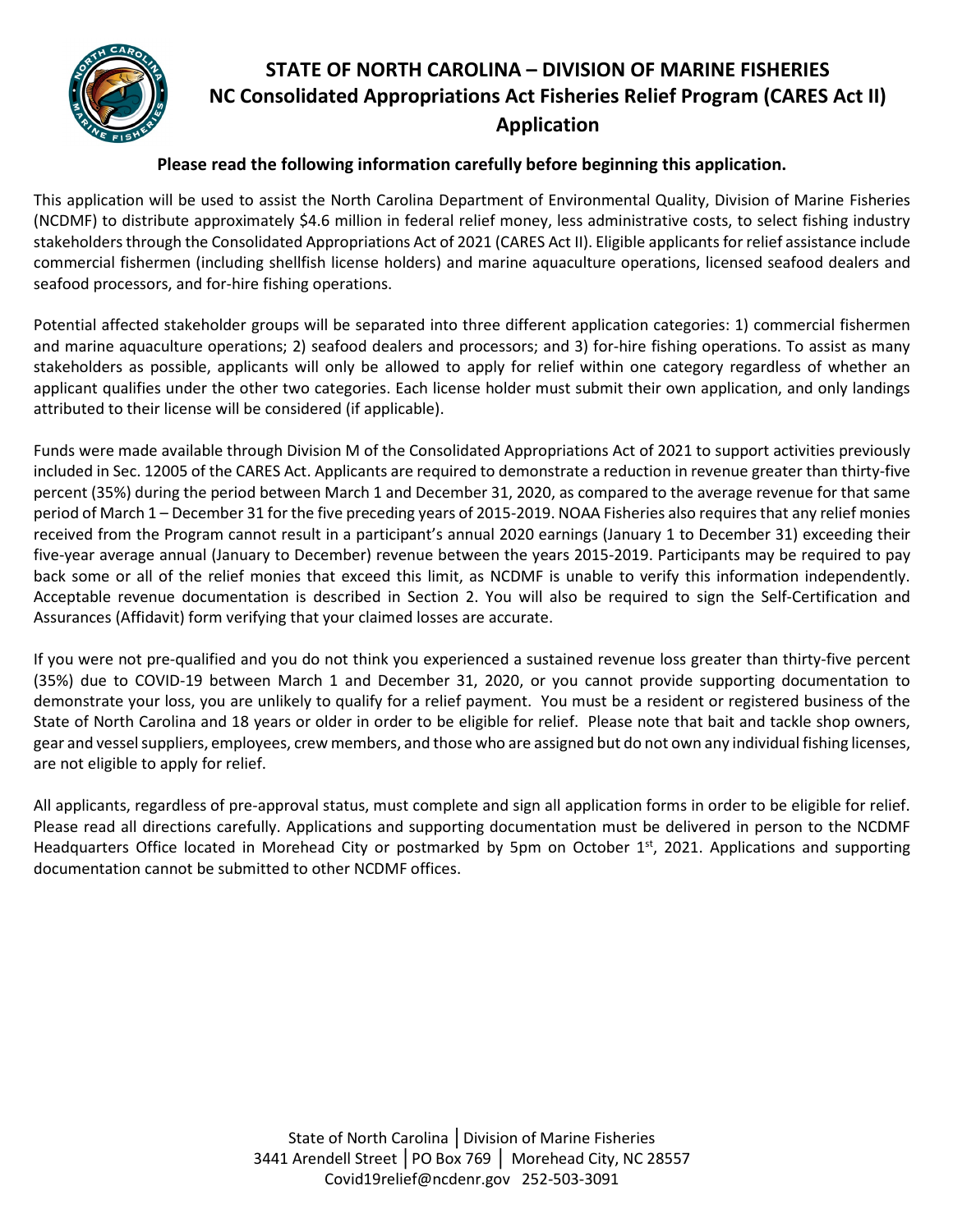

# **STATE OF NORTH CAROLINA – DIVISION OF MARINE FISHERIES NC Consolidated Appropriations Act Fisheries Relief Program (CARES Act II) Application**

### **SECTION 1: PRELIMINARY INFORMATION – ALL APPLICANTS MUST COMPLETE THIS SECTION**

| Legal Name: (Last, First, Middle- Suffix)                                                                                                                                   |                                                      |  |                                                             |                       |                          |  |  |  |
|-----------------------------------------------------------------------------------------------------------------------------------------------------------------------------|------------------------------------------------------|--|-------------------------------------------------------------|-----------------------|--------------------------|--|--|--|
|                                                                                                                                                                             |                                                      |  |                                                             |                       |                          |  |  |  |
| <b>Residential Mailing Address:</b>                                                                                                                                         |                                                      |  | <b>Residential Physical Address:</b>                        |                       |                          |  |  |  |
|                                                                                                                                                                             |                                                      |  | Check if same as mailing address [                          |                       |                          |  |  |  |
|                                                                                                                                                                             |                                                      |  |                                                             |                       |                          |  |  |  |
|                                                                                                                                                                             |                                                      |  |                                                             |                       |                          |  |  |  |
|                                                                                                                                                                             |                                                      |  |                                                             |                       |                          |  |  |  |
| <b>Business Mailing Address:</b>                                                                                                                                            |                                                      |  | <b>Business Physical Address:</b>                           |                       |                          |  |  |  |
| Check if N/A [                                                                                                                                                              |                                                      |  | Check if same as mailing address [                          |                       |                          |  |  |  |
|                                                                                                                                                                             |                                                      |  |                                                             |                       |                          |  |  |  |
|                                                                                                                                                                             |                                                      |  |                                                             |                       |                          |  |  |  |
|                                                                                                                                                                             |                                                      |  |                                                             |                       |                          |  |  |  |
| Date of Birth (MM/DD/YYYY):                                                                                                                                                 |                                                      |  | Please list all active out-of-state of federal licenses you |                       |                          |  |  |  |
|                                                                                                                                                                             |                                                      |  | own, as well as the corresponding license number:           |                       |                          |  |  |  |
|                                                                                                                                                                             |                                                      |  |                                                             |                       |                          |  |  |  |
| Please provide the following, all that apply:                                                                                                                               |                                                      |  | Please list all active NCDMF-issued licenses/permits you    |                       |                          |  |  |  |
|                                                                                                                                                                             |                                                      |  |                                                             | own:                  |                          |  |  |  |
| Cell phone number                                                                                                                                                           |                                                      |  | <b>Type</b>                                                 | License/Permit Number |                          |  |  |  |
|                                                                                                                                                                             | Home phone number                                    |  |                                                             |                       |                          |  |  |  |
| Business phone number                                                                                                                                                       |                                                      |  |                                                             |                       |                          |  |  |  |
| Email address                                                                                                                                                               |                                                      |  |                                                             |                       |                          |  |  |  |
|                                                                                                                                                                             |                                                      |  |                                                             |                       |                          |  |  |  |
| Which category will you be applying for CARES Act II relief through? (ONLY CHOOSE ONE CATEGORY)                                                                             |                                                      |  |                                                             |                       |                          |  |  |  |
|                                                                                                                                                                             | Commercial Fisherman or Marine Aquaculture Operation |  |                                                             |                       |                          |  |  |  |
|                                                                                                                                                                             | Seafood Dealer or Processor                          |  |                                                             |                       |                          |  |  |  |
| For-Hire Operation (Proceed to Section 2)                                                                                                                                   |                                                      |  |                                                             |                       |                          |  |  |  |
| Are you using NCDMF TT data or are you supplying<br>your own documentation? (Please Circle) For-hire<br>operators and seafood processors must provide own<br>documentation. |                                                      |  | <b>NCDMF TT Data</b>                                        |                       | <b>Own Documentation</b> |  |  |  |